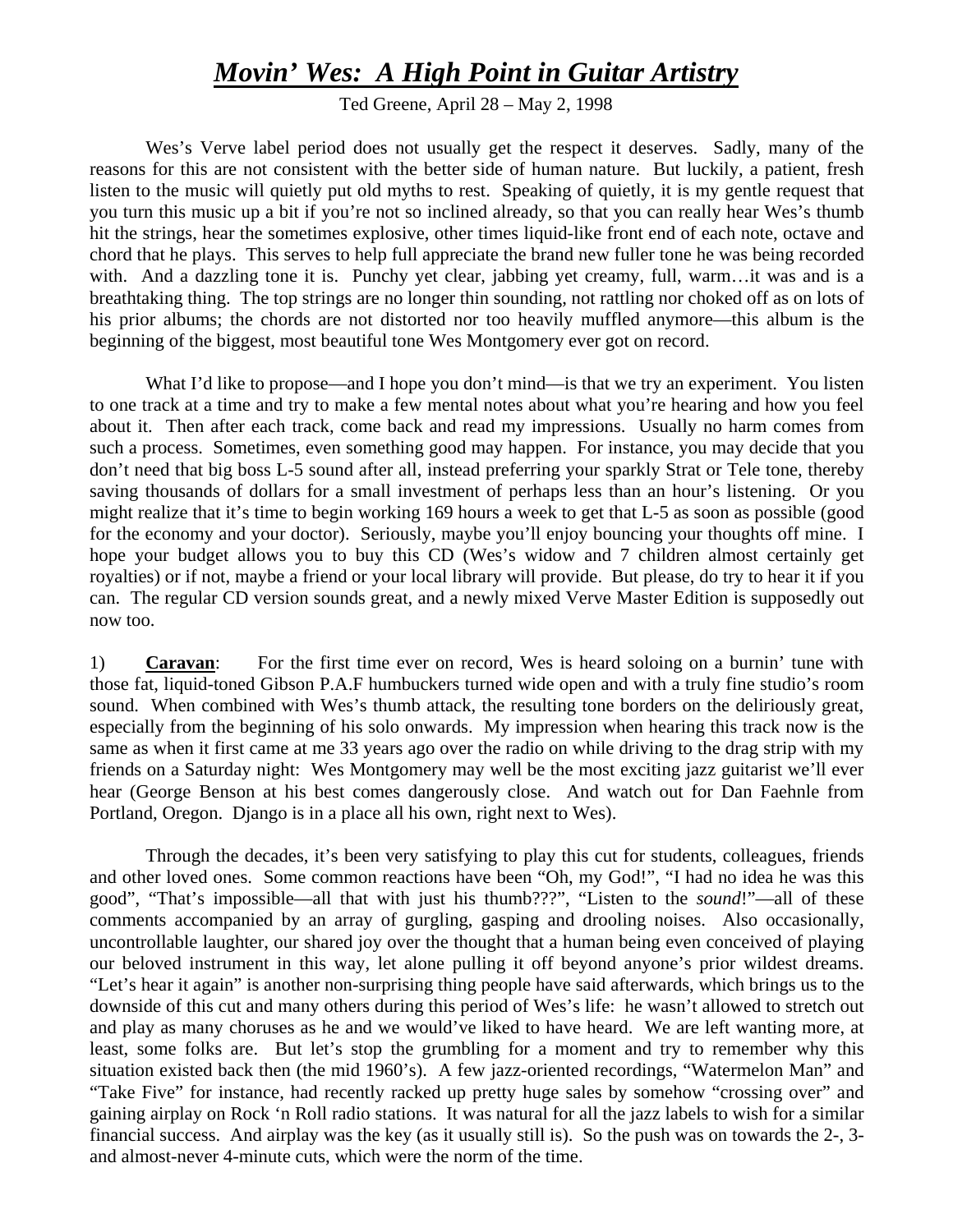It wouldn't hurt to recall that the Beatles had arrived in the USA as had the pill; the Hays code (which censored the content of films) as rapidly coming to the end of its reign, and most of the pieces were in place for the biggest youth culture explosion the world had ever seen. The initial phase of this was of course very big very quickly, but when Hollywood, Madison Ave., and Wall Street all jumped on board, forget it (or in New Yorkese, "fo gedda boudit"). Huge doesn't begin to describe the money and power-seeking involved here. And, by the way dear readers, in case you hadn't noticed—about that youth culture dominance—we're still in it. No passing fad—not going away—over 30 years and counting.

So the Rock 'n Roll radio stations had *immense* power in the mid '60s and Wes's label was just hungry to connect him with the kids. They were also aiming at the pop market of adults, this having always been represented on the Rock 'n Roll charts at virtually any given time with at least one hit recording, e.g. "Hello Dolly" was a #1 record right during the Beatles first wave. Which would explain why Wes was also recording quieter pretty things in a less than 4-minute format at this time.

It's easy for all of us who love Wes to wish that Verve had balanced it a little bit and let him stretch out more on at least *some* cuts. But this is the way of the world and always will be as long as people enjoy some of the finer things that money can buy. And Wes had a *lot* of kids to feed.

2) **People:** Initially, this quiet cut naturally feels like somewhat of a letdown after the excitement of "Caravan." Initially. But then suddenly about half-way through, a joyful double-time canvas appears for Wes to throw down one of his patented happy-type solos onto, this being another strong part of his musical personality. The occasional bubbling bursts of triplets are a true hallmark of his style, and sound so welcome amidst the jazz 8ths. As seemingly always with this man, his actual note choices themselves are simply wonderful. As an example, notice the little 3-note repeated figure right at the end of his solo. West doesn't change the beautifully chosen notes, G#, D#, and C#, as the chord changes from B13 to Emaj7 because he knows they will sound so great over *both* chords. But as the next chord is Bb13, he simply lowers the notes when *this* chord arrives. Perfect. Then as the chords disappear, he plays one of his favorite mellow arpeggio types—a V13b9 (Bb13b9 in this case)—melting into a chord of the same name; followed by some George Van Eps influenced inner voice motion in major extended chords built on IV, bIII, and bII; still more—a gorgeous-toned Ebmaj13 and then finally, another Wes specialty, "floating 3rds" we might call them. Have 3rds ever sounded this pretty? He sounds like he's up there playing with the birds, floating. The whole sky is his guitar now and there's never been a prettier day. If we could only bathe in this stuff.

3) **Movin' Wes – Part 1**: The snakey intro and strong Latin groove sure get the body going. Did you notice how "locked in" Wes is with the whole rhythm section during his solo, especially the last half or so? What a feel. How about those quick stuttering octaves in a few places? And that chord solo. Yow. Beginning with bluesy melodic phrase (and voicings) highly reminiscent of one of Wes's early influences and very favorite guitarists, Kenny Burrell, the chord ideas fairly soon just take off into the stratosphere we affectionately call Montgomeryland, a land where only Wes lived—no one else *could*, for a very long time. No visitors either. Too much work to get in. Wes worked *very* hard.

4) **Moca Flor**: I hope you hung in there long enough with this one to hear one of the more melodic chord solos we may ever hear on any instrument in any style of music. Did you notice that he never soloed in single lines or octaves on this one, only in chords? Most of us probably don't miss them here, until maybe the last chorus of the solo where there seems to be a bit of a lessening of the inspiration. But that sly rascal has saved the best for last as the final 5 to 10 seconds of the solo are classic Wes with a wild, pulsing series of ascending A7b9 chords, each prepared with a similar chord one half-step lower. If you've never heard him play a passage like this before, it can be quite a thrill. It still thrills me. You know, once this guy gets in your blood, once you've had the bit of the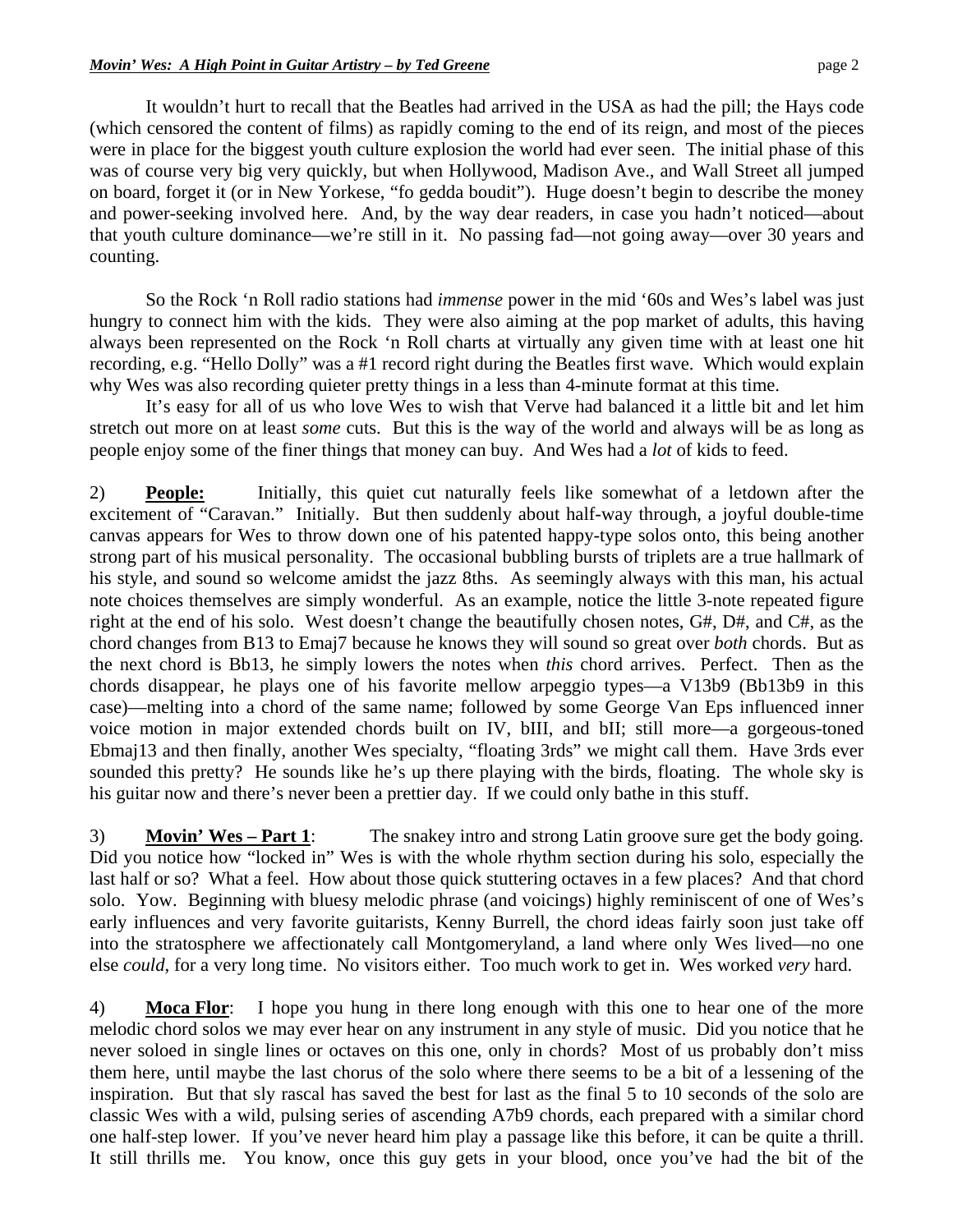thumblebee it's a lifetime thing. Kind of like the werewolf bite, except during the full moon, I still can't play like Wes.

5) **Matchmaker**: A great jazz waltz feel on a song normally played as a regular waltz. Very happy vibe. Yet, for whatever reason, Wes never fully opens up here and also somehow his onboard volume and tone controls both seem to have been turned down a shade or two—could you tell? It *is* definitely a lighter cut, so…. But our man with the golden thumb seems to be having a lot of fun anyway, bouncing around the chord changes, adding an  $E^{\frac{1}{7}}$  note into the key of Eb at just the right two moments where he knows it will sound delicious:



Please try both sets of fingerings wherever more than one is given. Both are very "Wes" sounding, though his choices would be more spread out due to his huge paws.



For a challenge, try to learn these two phrases and play them along with Wes and the band. You'll hear *where* to put them after you can play them, but this material will be no day at the beach unless you're already deeply into this type of stuff. Wes is just so relaxed in passages like those that he makes it sound easier than it is.

Near the end, his perfectly chosen Ebmaj9 and Bb11 chords cap off a track and performance that while not reaching the dizzying heights he sometimes climbed to, certainly radiate a lot of warmth and joy. Speaking of dizzying heights, if you need to get these from Wes, you *have* to hear the albums "Boss Guitar" and "Smokin' at the Half Note." On the excitement meter, Wes passes "spectacular," sails past "unheard of," and forges straight through into "musical meteor showers" territory on these two nearly impossibly creative recordings.

6) **Movin' Wes – Part 2**: A trickier than it sounds sectional chord progression, all Dorian derived except for one, the beautiful IV, Mixolydian 2nd section, and we're treated to Wes playing over a driving straight 8ths groove, a feel that was virtually non-existent for most ears in the Western world even just one decade before this record was made. We hear him tossing off his unique galloping octave figures with deceptive ease, charging hard in places, laying way back behind the beat in such a hip way in others, just out for a stroll with his L-5 and the missus, finding little about this piece to trouble him much. And why should it? He wrote it.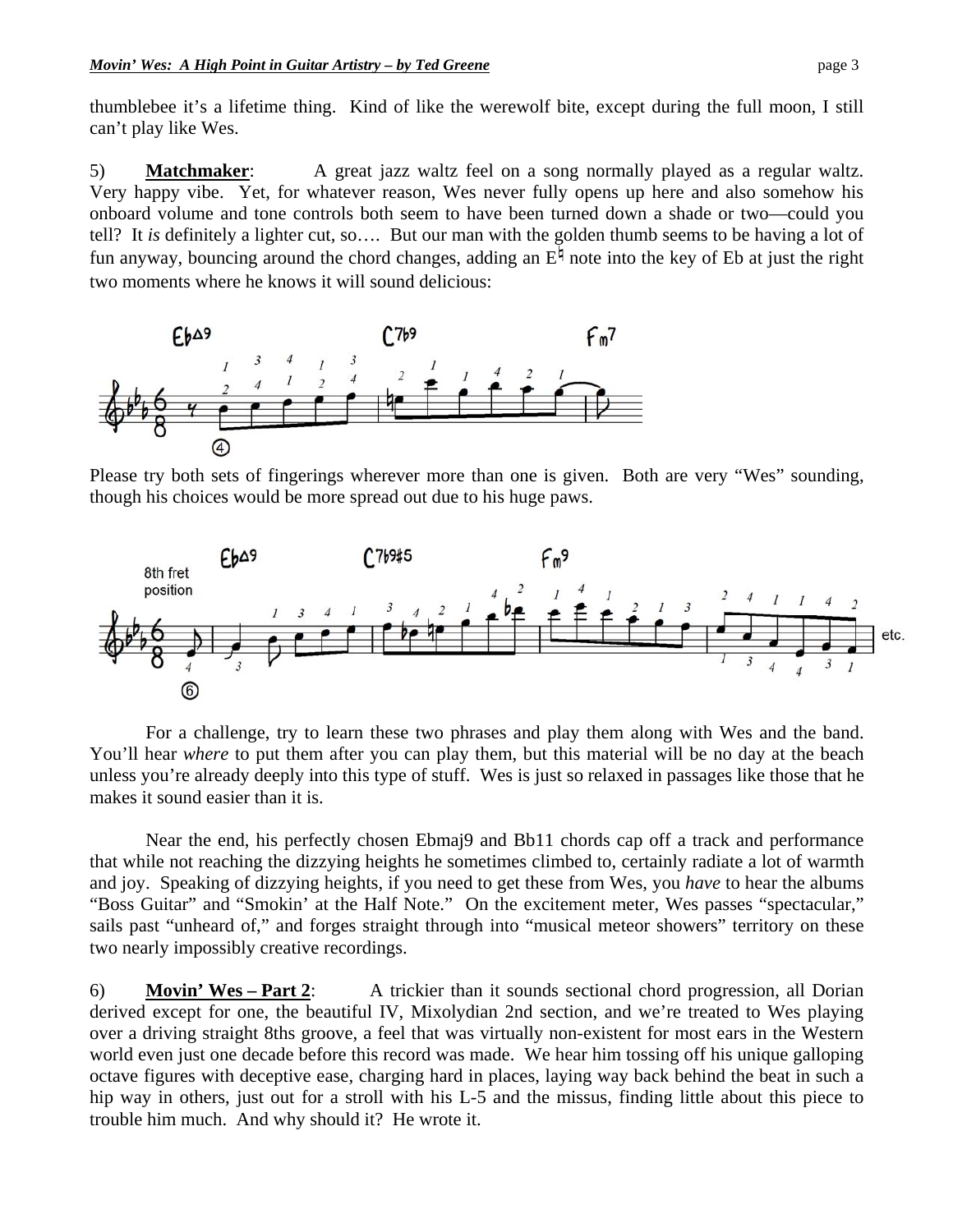7) **The Phoenix Love Theme (Senza Fine)**: His solo here contains some of those almost unprecedented bubbling bursts of happy-go-luckiness that so endeared this man to his fellow musicians, fans, friends and family alike. They all speak of him with glowing words. This track helps us to hear why. What happiness just pours out of his fingers whenever he gets to play over a jazz waltz. And this song has a really fine chord progression for him to solo over, with its dreamy modulations from the key of A to F, with a little bit of the key of D thrown in. He seems to have quite a good time of it just about eating the chord changes for breakfast in many spots. Being human though, even he does get stuck, for one little moment right before the key of D, but then being the great performer he is, the show goes on and he gets off some of his very best phrases when the key of A returns, one particularly groovy one of which is offered for your enjoyment and study:



I believe these are Wes's positions and fingerings or very close. How do I know? Ah, that's a long story, better left for another time.

 Slow, patient, careful study of many aspects of this little solo within a solo can improve our playing and musicianship in such a good lot of ways. Try it and see. Use a pick if you must. Wes wouldn't mind. His favorite guitar players were almost all pick guys. But the thumb is a very cool thing to develop. Wes even used it on his left hand for certain chords. The thumb king, he truly was.

More Highest Recommended Listening: An even more complete "Smokin' At the Half Note" is available (along with other top level cuts) in a double CD titled "Impressions: The Verve Jazz Sides." Then there's "Love At Jorgie's" done in St. Louis during the early '60s. And finally, "Body and Soul", live in London during Wes' stunning engagement there in 1965. These, along with the aforementioned "Boss Guitar" are the finest Wes I know of. Please try to *really* listen to these if you can. You may not believe what you'll hear.

8) **Theodora**: Two things. 1) There *are* some intonation problems on this cut—hope they didn't deter you because 2) There is breathtaking beautiful and exciting playing from Wes Montgomery throughout here, some of his very finest on the whole album, a virtual clinic on the art of jazz guitar in a ballad setting (segueing to double-time). Why? What did that poet say many years ago, "How do I...count the ways"…. I know I've been taking a lot of your time with all my words but please forgive me and allow for some more discussion about this man I admire so much. So what makes his playing so great on this track? You heard it if you've been following our plan, but let me refresh your memory and see if you agree. Tone. The big, full, liquid tone is back after being a bit more subdued on the last few prior tracks. The initial single notes are huge pools of beauty, suspended glimmering in the air. His articulation is simply exquisite. This is the romantic Wes, a man who loved his wife and children. Tell me you can't hear it.